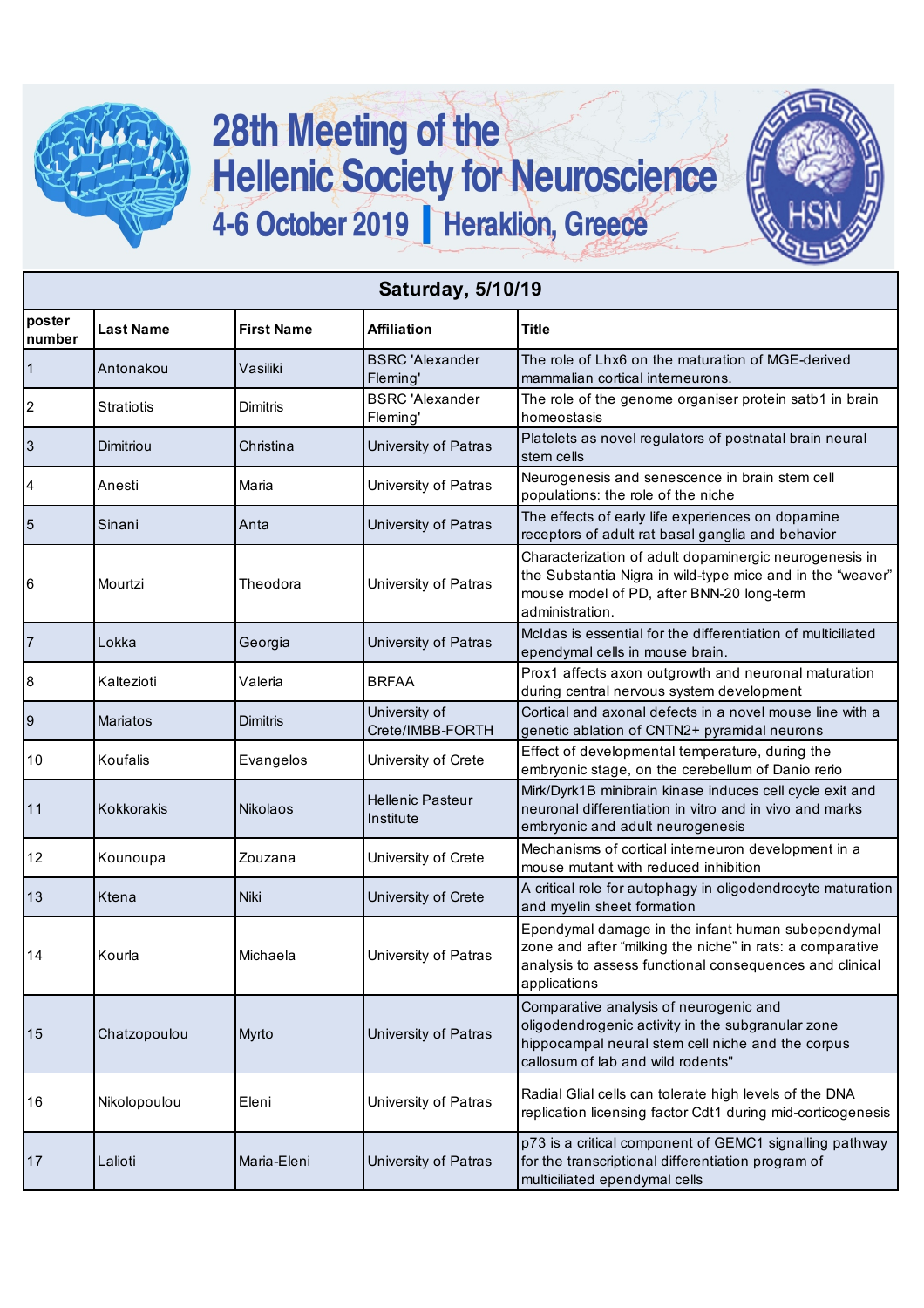| 18 | Skrempou       | Georgia           | <b>BFRAA</b>                                         | Who gives in first? region-specific vulnerability to<br>epileptogenesis and the<br>role of the endogenous cortical network activity    |
|----|----------------|-------------------|------------------------------------------------------|----------------------------------------------------------------------------------------------------------------------------------------|
| 19 | <b>Rigas</b>   | Paylos            | University of Patras                                 | Short - term plasticity in the hippocampus of a rat model<br>of autism                                                                 |
| 20 | Maronitou      | Katerina          | <b>BFRAA</b>                                         | linterhemispheric asymmetry of gabaergic interneurons in<br>different brain<br>regions                                                 |
| 21 | Gkikkas        | Dimitrios         | <b>BFRAA</b>                                         | The tumor suppressor role of NR5A2 in nervous system<br>malignancies                                                                   |
| 22 | Kalogeropoulou | Argyro            | University of Patras                                 | The short G1 phase of neuroepithelial cells elicits<br>increased sensitivity to replication stress resulting to<br>microcephaly        |
| 23 | Kaplani        | Konstantina       | University of Patras                                 | GEMC1 is a critical switch for neural stem cells and<br>ependymal cells generation in the postnatal brain                              |
| 24 | Triantopoulou  | Nikoleta          | University of Patras                                 | The role of GEMC1/lynkeas in the expression of the p53<br>family members in the mouse telencephalon during<br>embryogenesis            |
| 25 | Mougkogianni   | Maria             | University of Patras                                 | Neuroepithelial and radial glial cells regulate differentially<br>the initial events of dna replication during cortical<br>development |
| 26 | Karageorgos    | <b>Vlassis</b>    | Univ of Crete                                        | Development of stable neurotensin analogues targeting<br>the NTS1 receptor                                                             |
| 27 | Ferle          | Vasiliki          | National and<br>Kapodistrian University<br>of Athens | Synergistic effects of early life mild adversity and chronic<br>social defeat on rat brain microglia                                   |
| 28 | Delis          | Foteini           | University of Ioannina                               | The caudal cerebellar vermis is involved in the regulation<br>of ethanol preference and forebrain dopamine transporter<br>levels       |
| 29 | Troulinou      | Eirini            | University of Crete/ICS-<br><b>FORTH</b>             | Adversarial dictionary learning for a robust analysis and<br>modeling of spontaneous<br>neuronal activity                              |
| 30 | Krillis        | loannis           | University of Patras                                 | An Automated Sleep Spindles Detection Tool and its Use<br>on Spindles Analysis and Parameterization                                    |
| 31 | loannidis      | Konstantinos      | University of Patras                                 | Reconstitution of the mouse subventricular zone<br>neurogenic niche through 3D biofabrication                                          |
| 32 | Karamaouna     | Penny             | University of Crete                                  | On the association of<br>schizotypal traits with Prepulse Inhibition"                                                                  |
| 33 | Makedona       | Emina             | <b>IMBB-FORTH</b>                                    | Contribution of bimodal nonlinear dendritic integration of<br>basket cells in persistent activity.                                     |
| 34 | Pagkalos       | <b>Michalis</b>   | <b>IMBB-FORTH</b>                                    | Active dendritic integration in CA3 contributes to memory<br>recall by increasing pattern completion efficiency                        |
| 35 | Stavroulaki    | Vicky             | University of Crete                                  | Improving cognitive flexibility with training on working<br>memory in women participants and female mice                               |
| 36 | Palatano       | Solemn            | <b>B.S.R.C Alexander</b><br>Fleming                  | Effects of sulfoximine exposure on bee cognition                                                                                       |
| 37 | <b>Mirisis</b> | Anastasios        | New York University                                  | RNA Stabilization and Shuttling by ELAV Proteins: A<br>novel molecular mechanism for long-term memory<br>formation                     |
| 38 | Tzilivaki      | Alexandra         | <b>IMBB-FORTH</b>                                    | Challenging the point neuron dogma: FS interneurons as<br>2- stage integrators                                                         |
| 39 | Giotakos       | Orestis           | Obrela                                               | Is psychosis a dysmyelination-related information-<br>processing disorder?                                                             |
| 40 | Perdikaris     | Panagiotis        | University of Patras                                 | Behavioral and neurochemical aspects of a zebrafish<br>pharmacological model displaying social deficits                                |
| 41 | Karatsoli      | Maria             | <b>IMBB-FORTH</b>                                    | Modelling Adult Neurogenesis In Dentate Gyrus And Its<br>Impact In Pattern Separation                                                  |
| 42 | Akrioti        | Elisavet-Kalliopi | <b>Hellenic Pasteur</b><br>Institute                 | Mechanisms of p.A53T-aSynuclein Mediated Synaptic<br>Dysfunction                                                                       |